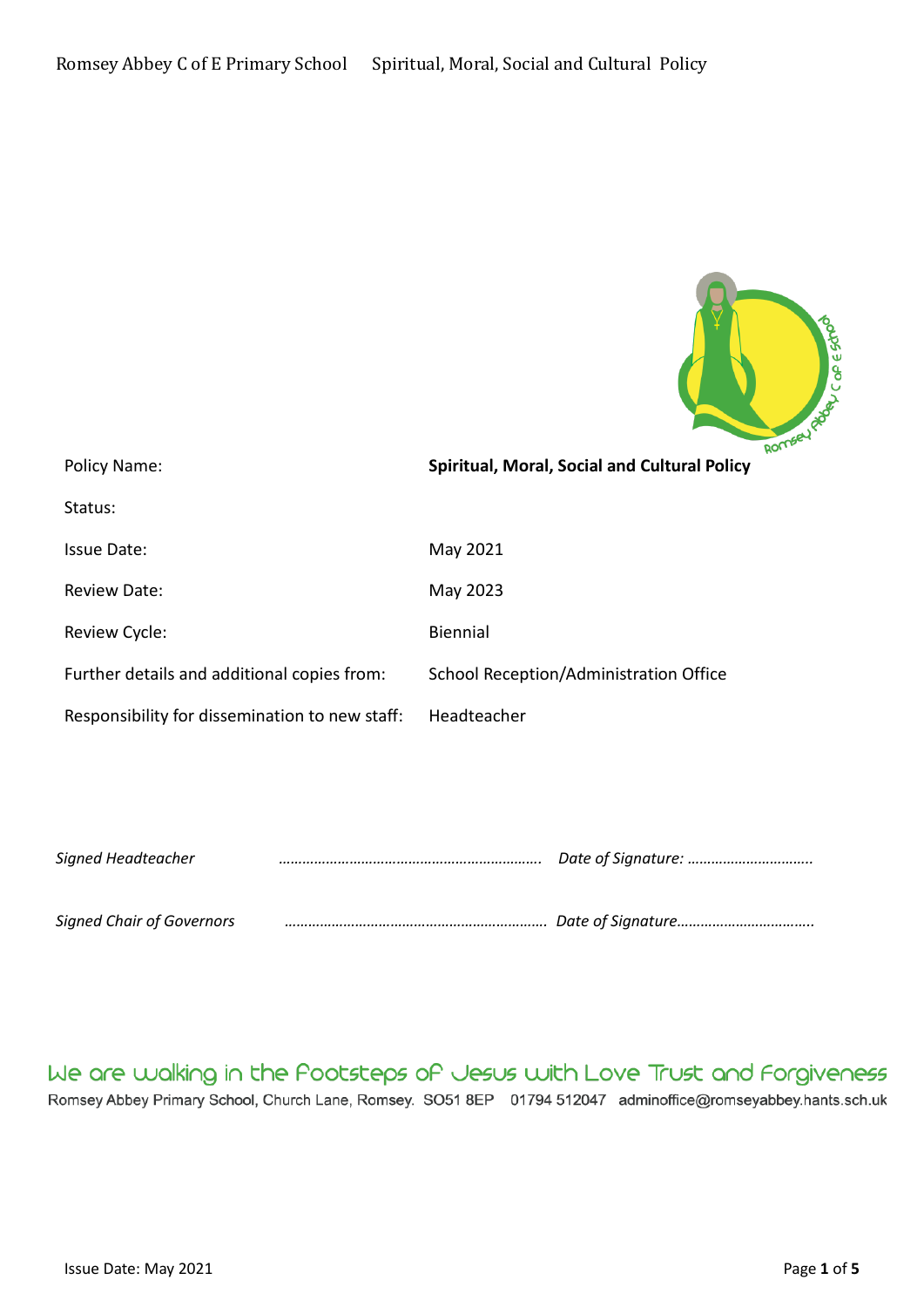# **Contents**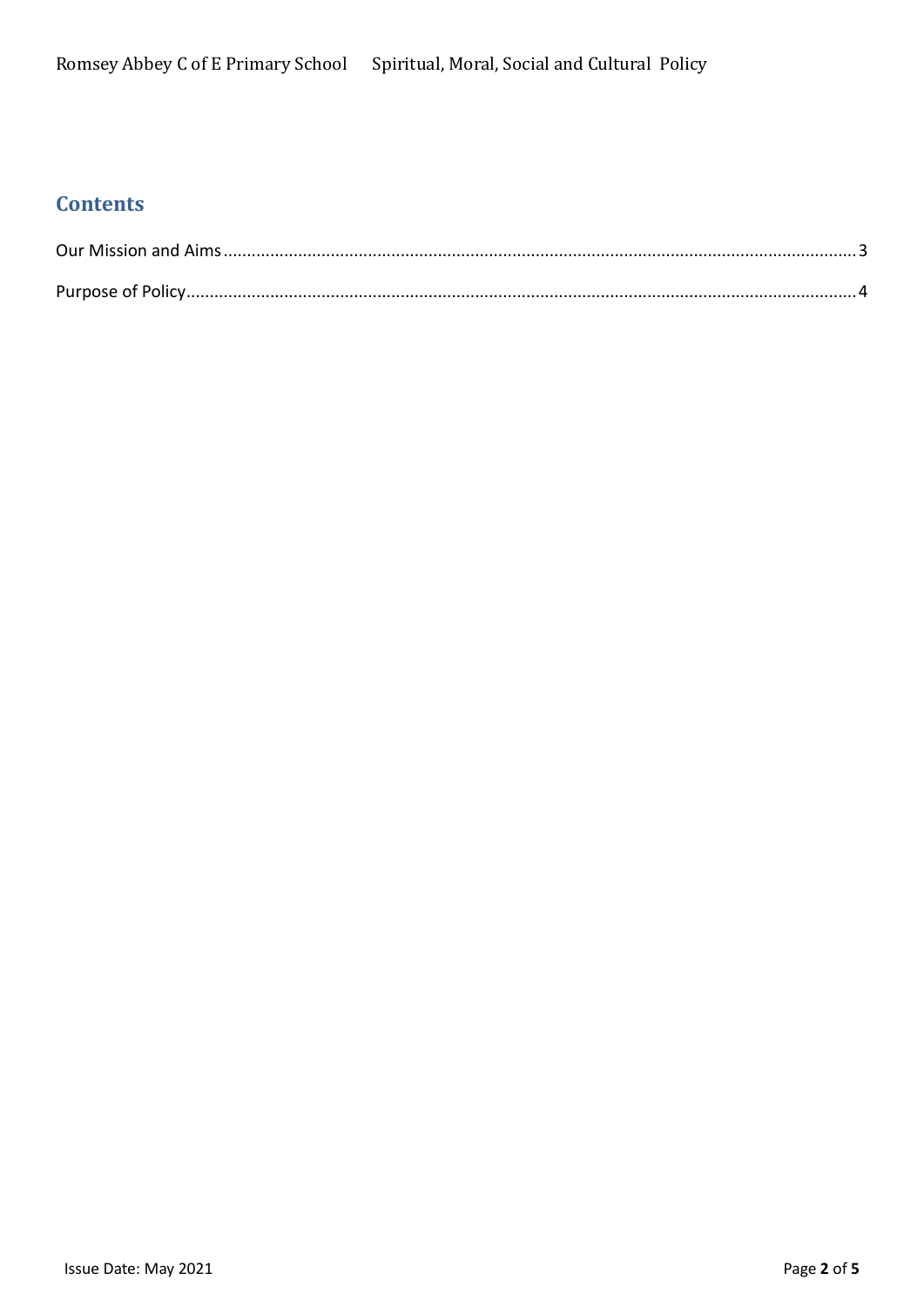### <span id="page-2-0"></span>**Our Mission and Aims**

At Romsey Abbey Church of England Primary we believe that a world of opportunity lies at our feet. We see our role as a school as instilling in learners the confidence to enable success and relish challenge. We help children, families and staff to learn how to demonstrate love and grow in our ability to forgive each other, to aspire to be the best we can be. We feel it is important to both rejoice in our own success and equally in the success of others.

As a church school, we are shaped around our common values to, "walk in the footsteps of Jesus in love, trust and forgiveness", and we are committed to shape our whole school life around these values and to make them a reality throughout the life of the school.

#### **Our School Aims are to:**

Build a culture and ethos of support and respect, inclusive of language, ethnicity, ability and gender.

Create a healthy, safe environment through relationships, resources and opportunities which are accessible to all.

Provide an outstanding curriculum and learning environment that inspires, achieves the highest standards, creates a spirit of adventure, reflects culture and community and builds confident and independent learners.

Strive to build systems of communication that ensure all members of the school family have opportunities to contribute ideas and knowledge that will be valued.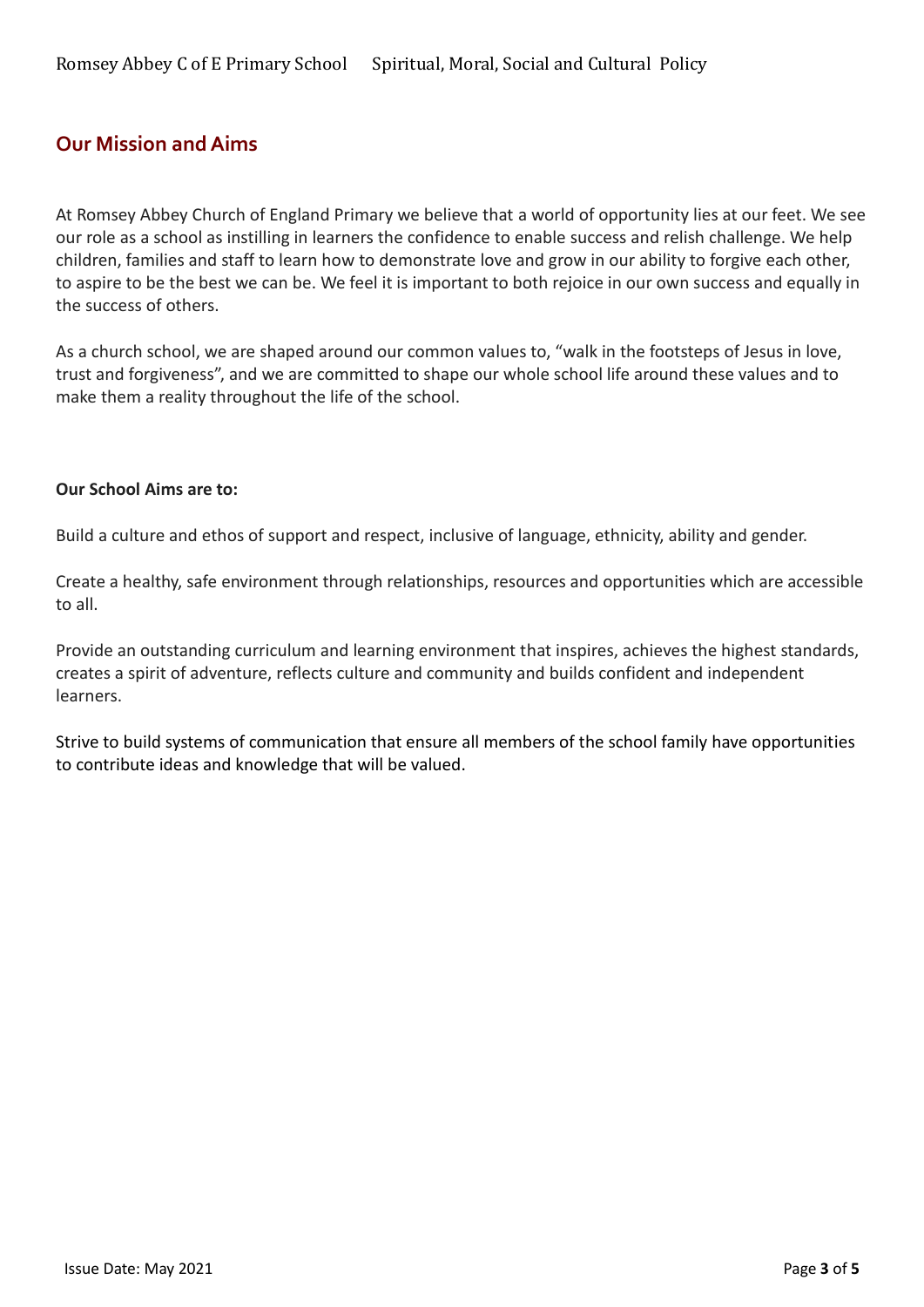## <span id="page-3-0"></span>**Purpose of Policy**

At Romsey Abbey Church of England Primary School, we want our pupils to be successful, confident learners and responsible citizens. We recognise the importance of both the academic and personal development and well- being of every child in our school. This includes recognising the importance of providing a range of opportunities for our pupils to respond to, that supports their spiritual, moral, social and cultural developments with an understanding and an overview of the Every Child Matters agenda.

#### **Spiritual, Moral, Social and Cultural development (SMSC)**

(NB whilst each dimension is outlined separately there is a great deal of overlap between the four areas).

**Spiritual development:** Spiritual development enables people to look within themselves at their human relationships, at the wider world. The Spiritual development of all our children is addressed through the ethos of the school. As a church aided school we include Christian Spiritual practices including, prayer, worship, celebration of festivals and reading/reflection on the Bible within Collective Worship, RE and the wider curriculum.

We are committed to:

- celebrating the religious and non-religious beliefs and values that our pupils bring as part of their family/culture heritage and to building an awareness of and respect for others' spiritual and religious beliefs
- fostering common human values and building spiritual capacities to promote self-worth
- self-esteem and a valuing of others
- helping our pupils to come to an understanding of themselves as unique individuals and encouraging them to reflect on ultimate questions
- developing our pupils' curiosity, imagination, creativity and promoting a sense of awe and wonder.
- Providing pupils with the opportunity to exercise mindfulness as part of each PSHE lesson through the 'calm me' script.

#### **Moral development**

Moral development: knowing what is right and wrong and acting on it accordingly. We are committed to encouraging pupils to:

- be truthful and honest
- respect the rights and property of others, their opinions and customs, even when they are different from our own
- help others
- solve differences of opinion in no-violent ways with mind to our values of Love, Trust and Forgiveness

#### **Social development**

Social development: developing an understanding of rights and responsibilities of living in community-of-being a "responsible citizen".

We are committed to: